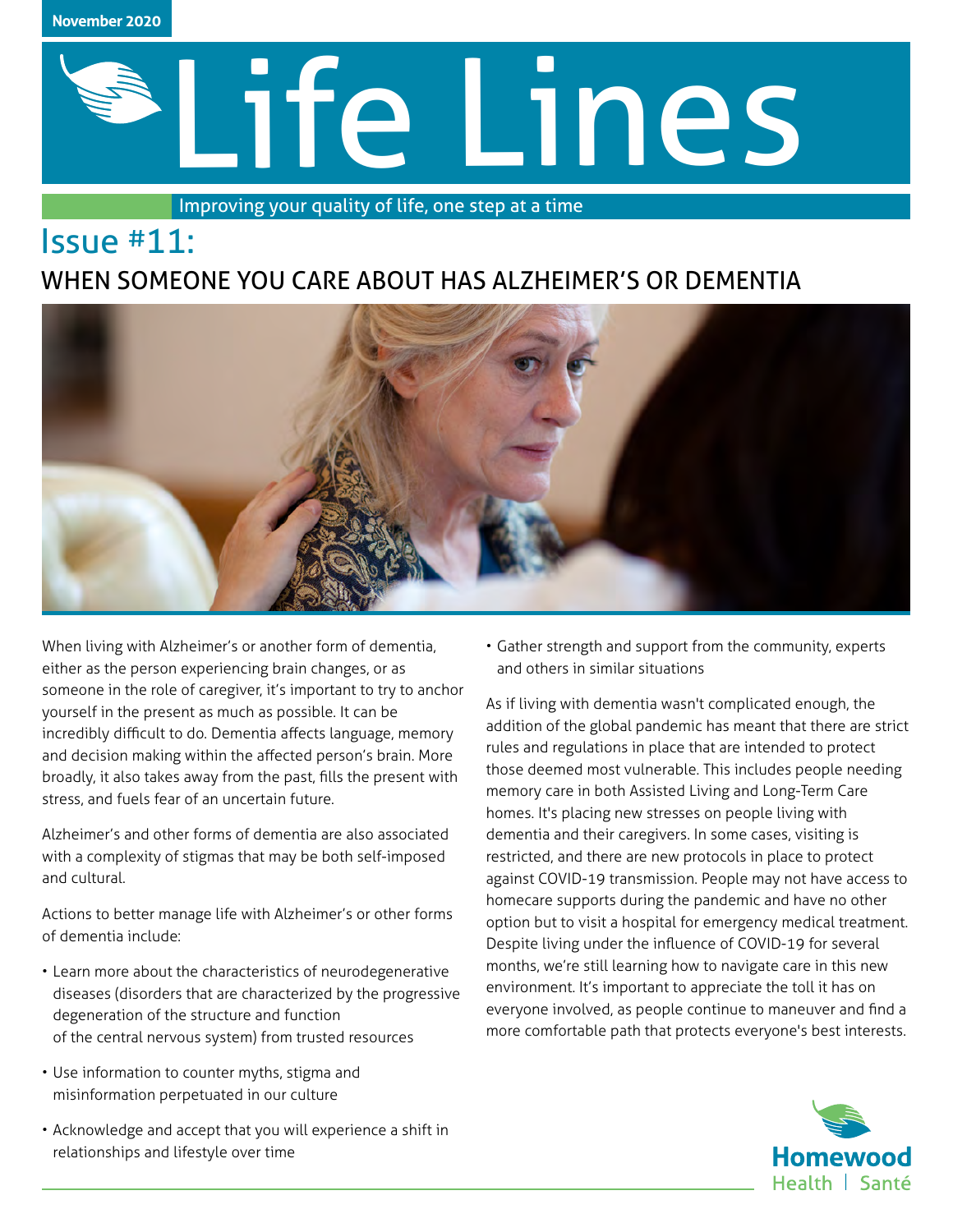#### **What is Alzheimer's and how is it related to dementia?**

In 1906, Alois Alzheimer, a German psychiatrist and neuropathologist, first shared symptoms he had been studying for over four years in a 55-year-old patient named Auguste Deter. She had experienced symptoms similar to dementia, including disorientation, loss of memory, unpredictable behaviour and trouble with language. Today, Alzheimer's disease is recognized as the most common form of dementia, contributing to approximately 60 to 70% of cases. It is important to note, however, that not everyone with dementia has Alzheimer's disease.

Dementia is an umbrella term for a group of over 400 slowly progressing, neurodegenerative disorders. Most forms of dementia are fatal. They share common symptoms that affect memories, personalities, emotions, executive functioning, language, judgment, and everyday experiences for close to 50 million people worldwide. Some of the more commonly known forms of dementia include:

- Alzheimer's Disease
- Vascular Dementia
- Mild Cognitive Impairment
- Mixed Dementia
- Frontotemporal Dementia
- Lewy-Body Dementia
- Parkinson's Dementia
- Pick's Disease
- Creutzfeldt-Jakob Disease

In North America, there are currently over 6 million people of all ages living with various forms of dementia. Worldwide, the top 10 countries with the most people living with Alzheimer's are Finland, the United States, Canada, Iceland, Sweden, Switzerland, Norway, Denmark, the Netherlands and Belgium. Countries with the lowest rates include India, Cambodia, Georgia and Singapore.<sup>1</sup>

Dementia tends to be more prevalent in people over age 65. Still, there have also been cases of early-onset dementia in people of all ages, including in some very rare instances, children. Dementia also seems to affect more women than men. Dementia is not a normal part of ageing.

While there has been dedicated research to identify the causes and possible treatments, no significant progress or breakthroughs have come. Some limited drug therapy seems to slow progression in some people with some forms of dementia for a time, but there is currently no known treatment that is 100% effective. Each situation has nuances that require individualized approaches to care. The number of people living with dementia is projected to reach 82 million by 2030 and 152 million by 2050.<sup>2</sup>

#### **Myths about dementia**

Since so little is understood about these disorders, it has left the door wide open to many myths. Some say that everyone gets dementia as they get older. Others think that if you experience forgetfulness, you'll develop it. Many people believe that those living with dementia don't understand what's going on around them. Perhaps you have heard that it can be prevented by taking vitamins and eating certain foods. Still, others think that having it means you can no longer travel, work or live actively. The Alzheimer's Society of British Columbia has worked hard to address those myths.<sup>3</sup>

**Myth #1:** If I'm diagnosed with Alzheimer's disease, it means my life is over.

**Reality:** If you or someone you know is diagnosed with the disease, you can live a meaningful and active life for many years. Eating a heart-healthy diet, exercising regularly, staying socially connected and doing things that challenge your brain also help to slow disease progression.

**Myth #2:** My mother had Alzheimer's disease, so I'm going to get it too.

**Reality:** Familial dementia accounts for less than 5% of all cases.

**Myth #3:** Dementia is an old person's disease.

**Reality:** Dementia is a progressive, degenerative disease of the brain. It most often occurs in people over age 65 but can affect people in their forties and fifties.

**Myth #4:** Memory loss means Alzheimer's disease.

**Reality:** Not necessarily. You may experience trouble with your memory as you age. However, if memory loss affects your day-to-day ability to function, communicate or is accompanied by a decrease in judgment or reasoning ability, it's best to see your doctor immediately.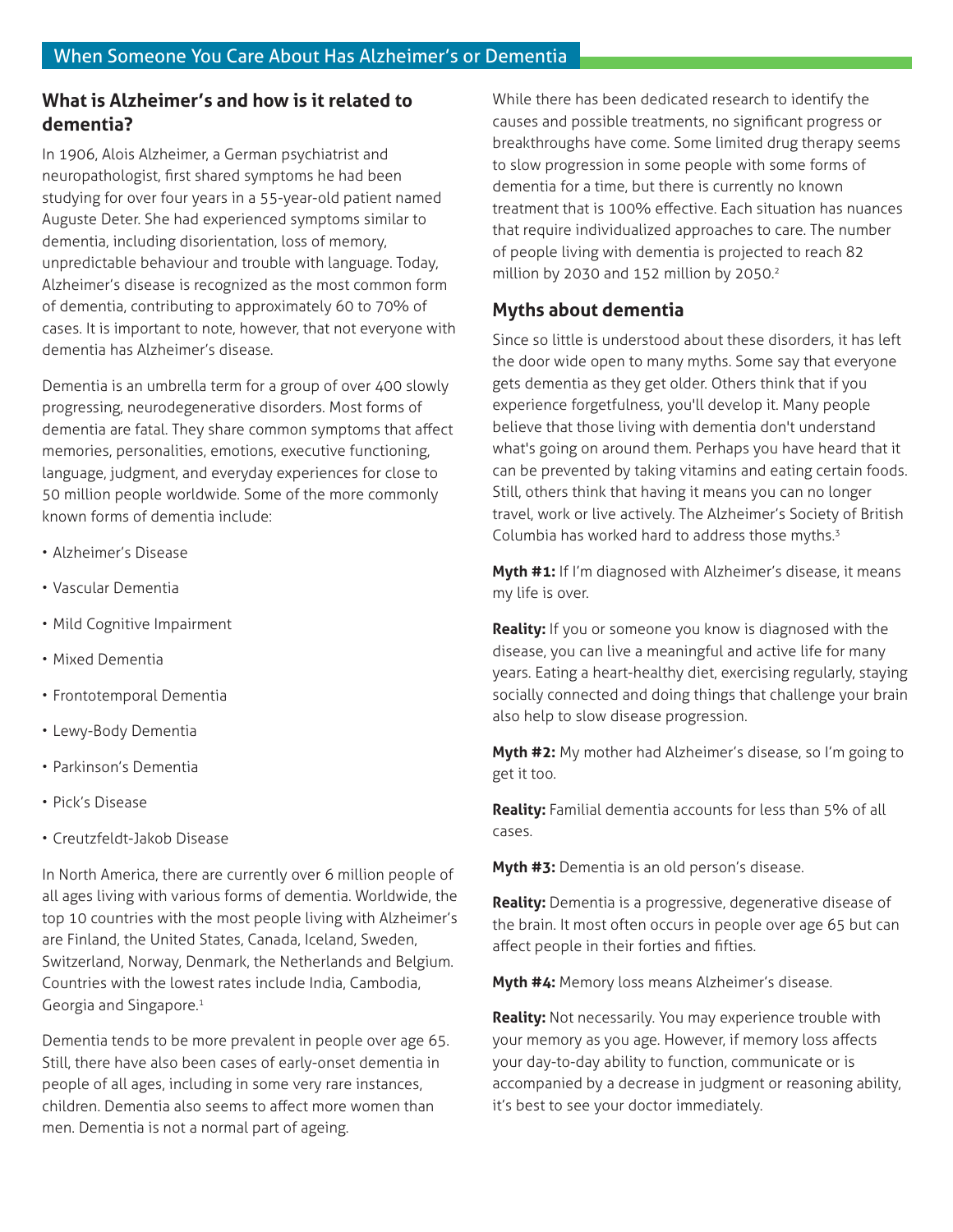**Myth #5:** Alzheimer's disease can be prevented.

**Reality:** No single treatment can prevent Alzheimer's disease or dementia. You can reduce your risk by exercising your mind and body, eating a heart-healthy diet, reducing stress and staying socially active.

**Myth #6:** There's a cure for dementia.

**Reality:** Dementia remains incurable. However, seeking an early diagnosis from a health-care provider and connecting to support and educational resources can positively affect a person's experience of the dementia journey.

#### **Living with dementia**

Loneliness, experienced by both the caregiver and person living with dementia, can set in as the disease progresses. Changes in relationships with friends and family inevitably shift, and that can be difficult to process. Try your best to accept change.

A lot of the problems arise from the stigmas associated with dementia. A Canadian study conducted in 2017 showed that close to 60% of people living with dementia felt they were often "ignored or dismissed, had difficulty accessing appropriate services and supports," and were frequently at risk of being taken advantage of. Caregivers are affected by stigmas too:

- 1 in 5 agree that they sometimes feel embarrassed to be seen with the person they care for
- 41% believe their life would be better is they weren't caring for the person in need
- 87% wish that more people understood the realities of caring for someone with dementia
- 2/3 find the experience to be isolating<sup>4</sup>

Generally, stigmas are fear-based and caused by a lack of information. Creating a dialogue can sometimes, but not always, help. There are many community-based supports available. Reaching out to your local hospital or chapter of the Alzheimer's Society can provide you with information such as when discussion and support groups meet. Many of these have moved to online formats during COVID-19.

There have been many exciting art-therapy projects established for people living with dementia. Some groups perform theatre pieces about what it's like to live with dementia. Dance therapy and music therapy have also been shown to be very useful in helping people with dementia live fulfilling lives.

There are also important dementia advocacy, research and training organizations working to keep the public well informed.

- In Canada, Dementia Advocacy Canada provides resources. It hosts a wide variety of events for those who want to "influence the programs and policies" that affect people who live with one of the diseases. They publish a compilation of events occurring all across Canada through their biweekly newsletter. You can sign up at dementiacanada.com
- U.S. based Teepa Snow is renowned for her innovative, yet common sense approach to caring for people who live with dementia. She is a highly sought after speaker. Her company, Positive Approach to Care, shares a range of supports. There are full caregiver certifications, monthly Ask Me Anything sessions, and daily webinars to share strategies and demonstrate or model examples for caregivers to try. During COVID-19, all programming is delivered online at teepasnow.com Some individuals write, blog or vlog about their experiences living with dementia or caring for someone with dementia.
- Janice Swink lives with mixed dementia and advocates for others living with dementia. She uses social media to share her feelings, symptoms, music, dancing and humour.
- Journalist and author, Greg O'Brien, was diagnosed with Early Onset Alzheimer's several years ago. His book, On Pluto, provides an interesting perspective of someone who is living well with dementia.
- Canadian performing artist, Jann Arden, cared for her mother who lived with Alzheimer's dementia. She shared her experiences as a daughter and caregiver over the years in beautifully raw and honest detail. After her mother's death, she published a book, Feeding My Mother, which spoke about her life as a family member caring for someone living with memory loss.

### **Caring for someone living with dementia through COVID-19**

Of course, the goal is for the caregiver and person living with dementia to live well. Unfortunately, COVID-19 has complicated that significantly. Public health guidelines for reducing virus transmission are not ideal for people living with dementia, especially those who have progressed to later stages of their disease.